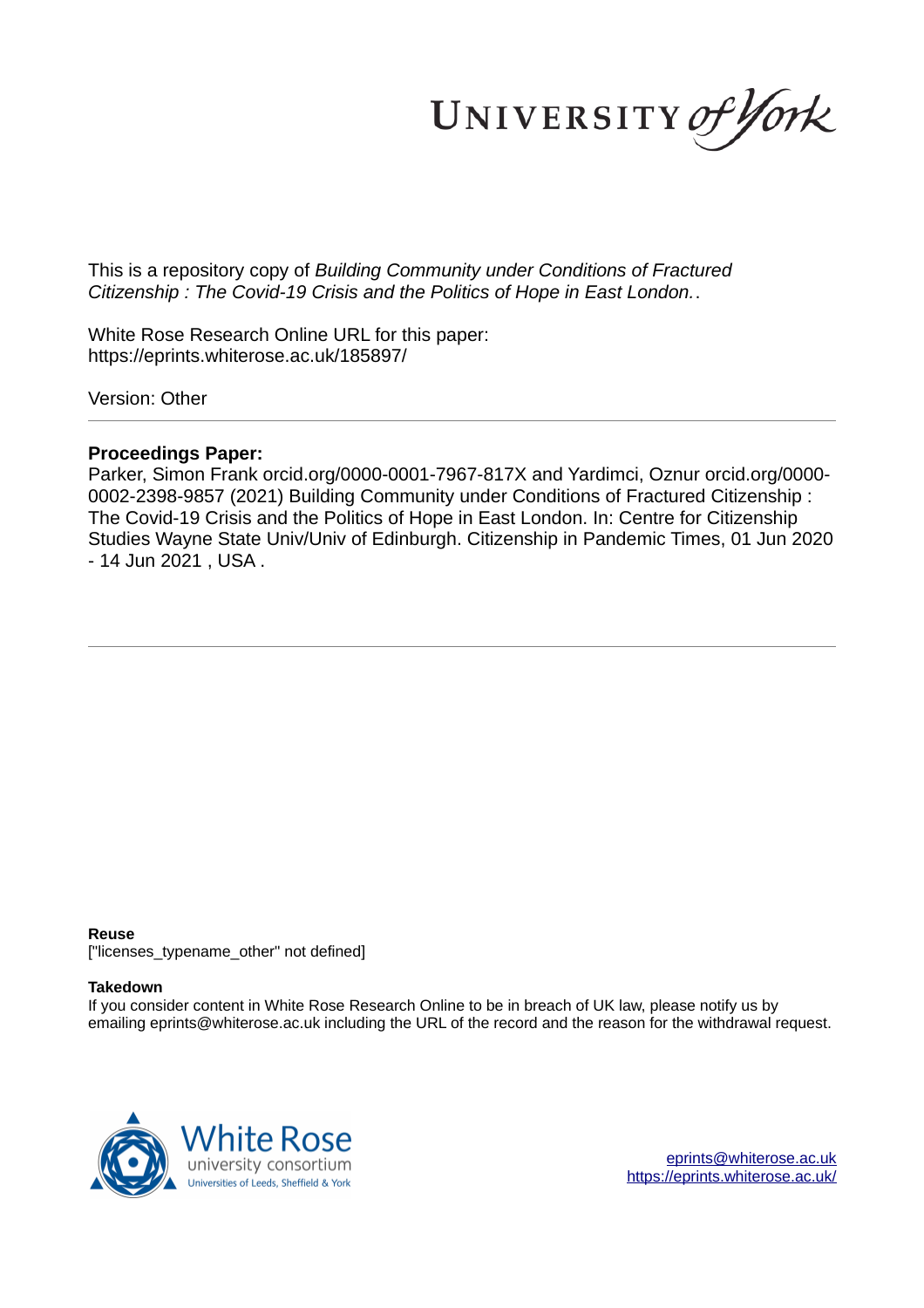**Building Community under Conditions of Fractured Citizenship: The Covid-19 Crisis and the Politics of Hope in East London.** 

**Paper to the Panel on Citizenship, Community and the Politics of Hope in Sao Paolo, London and Mumbai during the Covid-19 Pandemic at the Citizenship in Pandemic Times, 3 June 2021.**

**Simon Parker\* (Dept of Politics) and Oznur Yardimci, (Dept of Sociology) University of York.**

#### **Abstract**

The ways governments deal with the pandemic and communicate the crisis with their constituencies have created new fault lines in the practice of citizenship. During the first lockdown in the UK, we have witnessed 'the blitz spirit' called on by the government to combat the virus. The responsibilisation of the individual paved the way for the renegotiation and circulation of shared ideas regarding which individuals/social groups are entitled to belonging and presence and which are stigmatized/ and/or scapegoated. Drawing on an analysis of online community forums and a virtual protest in the borough of Barking and Dagenham in London during the first wave of the lockdown, we will outline social media representations regarding the 'civilized'/responsible/taxpayer citizen (who happens to be White British) as opposed to the 'parasitic/virus-like' migrant/foreigner who puts lives in danger by failing to obey legal restrictions. In the second part of the presentation, we explore how grass roots community organisations advocating for refugee and migrant populations succeeded in building community under conditions of extreme adversity and largely in the absence of state intervention. We argue that the lockdown helped assert moral geographies of citizenship in ways that are aligned with an exclusionary nationalism in the country, while at the same time DIY forms of community have managed to build new networks of solidarity offering an important corrective and a counter-narrative of hope and unity in the face of adversity.

#### **Introduction**

There is this constant push wherever you can to be in the front. And not in the front to see, but in the front to survive. Because who's left in the back is gonna be stepped on. And this was here when lockdown started and … this whole kind of English mindset of 'people are to be nice' shifted… I've seen many ugly sides of people during this time. I was expecting that... I knew that this was there. It's just that with the virus it came so open… But then there are these other people who overcome this fear and say 'wait, we're all in the same boat'. It makes you see both sides of the medal and say, 'well I choose to be a positive impact on whoever I talk to and that's my choice' (Alin, interview, 7 May 2020).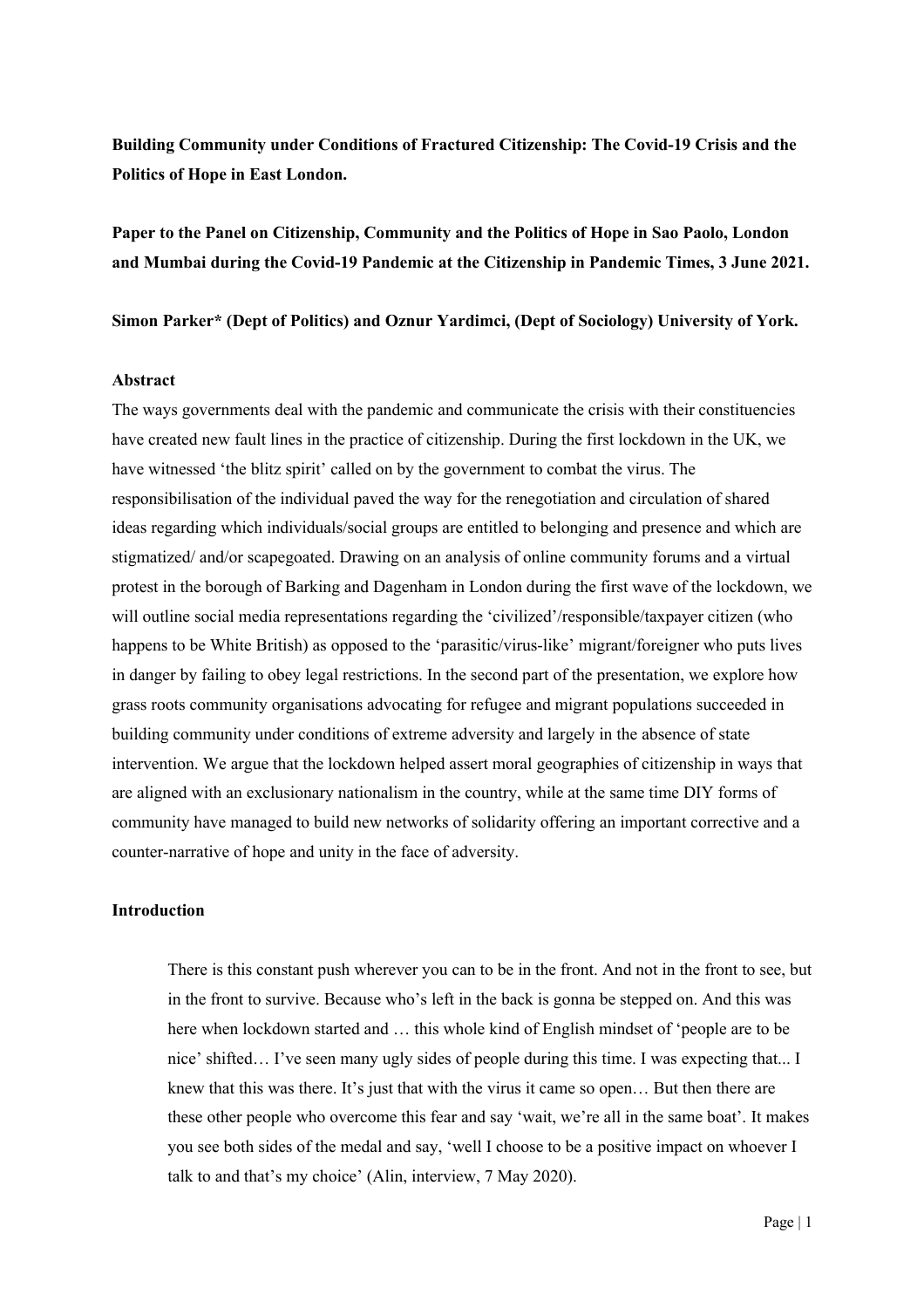This is a quotation from Alin, a 20-year-old unaccompanied young adult who was seeking asylum when she was interviewed in Spring 2020. What she described above illustrated well the fact that the pandemic has brought to the fore the long-lasting paradox inherent in citizenship in the UK, and elsewhere, that is citizenship as an exclusionary privilege mobilized around ideas of 'Fortress Britain', and citizenship that arises out of solidarity in the absence of the state, that revived multicultural hope. The paradox became apparent in the state failure to respond effectively to the coronavirus crisis, evident in initial responses of denial and delay followed by sudden U-turns and acting on short notice (Yardimci et al., forthcoming). Accompanied by a decade-long policies of austerity, particular social groups including the urban poor, migrants and asylum seekers suffered more from the desperation led by the outburst of the pandemic. In contrast, we have witnessed rapid mobilization of dozens of mutual aid groups at street and neighbourhood levels in cities across the country. They were effective in responding to daily and urgent needs of the people in the immediate surroundings. 750,000 volunteers and the 3,400 local mutual aid associations that have sprung up in the UK.

Inspired by the above quotation from Alin, in this paper we will explore the implications of the pandemic and the lockdown for citizenship. We will demonstrate how the crisis has reinforced ideas around 'Fortress Britain' creating a moral panic about international arrivals on the one hand while opening space for mobilization of new grassroots solidarity networks at an unprecedented scale and speed, on the other. We will argue that the former led to a revival of nativist and xenophobic understandings of citizenship (aligned with the top-down, pro-Brexit divisions and the rhetoric of culture war), yet the pandemic has enabled new forms of social intervention that have contributed to a reinvention of citizenship. Grassroots community organizations were able to challenge the former through offering corrective and counter-narrative of hope and unity in the face of adversity. We develop this argument through an examination of public forums in Facebook groups during the first period of national lockdown, diary entries and semi-structured interviews conducted as part of the Citizenship Futures project led by the University of York.

#### **A Spatial Approach to Citizenship**

The traditional ties between citizenship and the nation-state were long being unsettled, with the ongoing rescaling of citizenship both upwards and downwards (Purcell, 2003: 564). Much has been already written about how the market-oriented nature of neoliberalism has introduced a new mode of 'governing through sub-national communities' (Desforges, Jones and Woods 2005), which promotes active and self-responsible behaviour (Koster 2015; Paton 2014). Citizenship in the age of neoliberalism has become inextricably linked to consumption in a civilising project aimed at reconciling behaviour with moral discourses of responsible and responsibilised behaviour (Paton, Mooney and McKee 2012: 1474). As neoliberalism is an inventive, constructivist force (Davies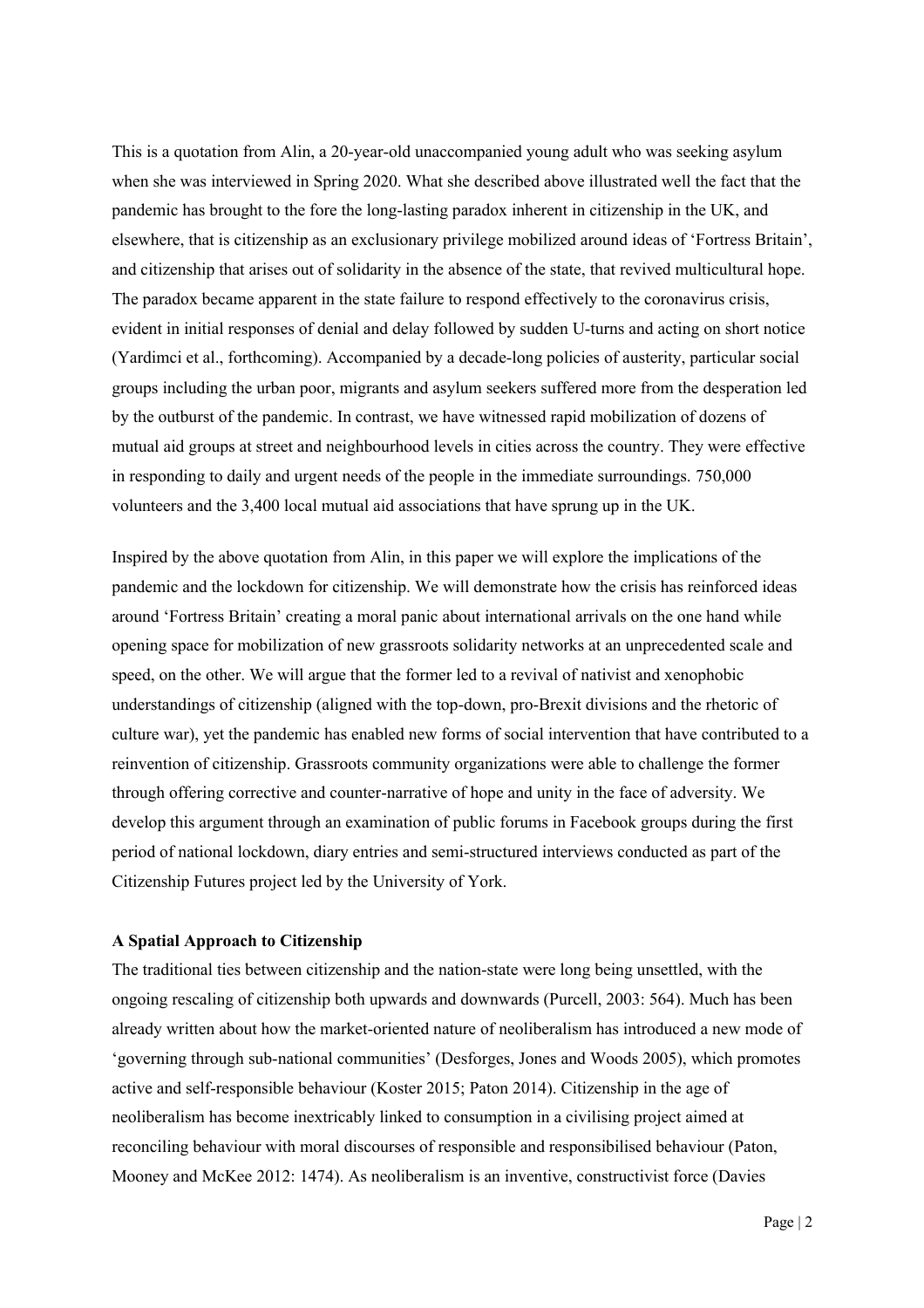2014), it required the state to take an active role in creating a shift towards the transformation of the people from a common society with shared responsibility, into self-seeking consumers, 'who would act and think in ways that fit market rationality' (Sayer, 2014). During the development of neoliberal program in the UK, the cultural policies of promotion of 'the taxpayer' and 'the customer', and demonisation of working class as shifty, feckless, and irresponsible (Hall 2011: 721) accompanied the stagnant or falling incomes of the already less powerful groups. This created an anti-welfare rhetoric (MacLeavy 2010), which associated poverty with personal failure.

To examine the reconfigurations of citizenship in the UK against this background, a spatial approach to citizenship proves useful. As Painter and Philo (1995) led the way to the geographical inquiry into citizenship a few decades ago:

Thinking about material spaces of human society … is related to the varying constructions of citizenship present in shared understandings regarding what sorts of individuals and groupings can 'properly' live and work in these spaces (and then of both the 'rights' that citizens enjoy in these spaces and the 'obligations' that they have towards the other occupants and possessions of these spaces).

Thus, a focus on the linkages between space and citizenship enables exploring both material spaces and the immaterial spaces of the mind. The latter became important as citizenship in both its *de jure* and *de facto* guises is invented in it prior to its installation in actual practices 'on the ground (p. 108). These immaterial spaces are constructed relationally within the territorial limits of the nation-state. Differing from mere membership, therefore, as Isin (2009) argues, being a citizen almost always means being one who has mastered modes and forms of conduct that are appropriate to being an insider (pp. 371-372). This means that membership has not been the only basis of 'true' citizenship as some of the residents within territorial limits may be regarded as not being 'like us' who are fashioned out of the same historical, cultural, ethnic, linguistic, and even religious materials (Painter and Philo, 1995: 112).

Due to growing tensions at a time of gradually rising populist-white revanchism since early 2010s, there has been a shift back to the 'social-cultural form of citizenship wrapped up in questions about who is accepted as a worthy, valuable and responsible member of an everyday community' (Painter and Philo 1995: 115). There was intensified tension, particularly in urban areas where the geographies of the 'native' and the 'foreigner' are adjacent. London is one of them, as a 'world city of metropolitan paradoxes in which trouble, damage, hate and division co-exist with freedom, conviviality, escape and hope' —sometimes on the very same streets (Back 2019: 2). As Bauman (1995) noted, 'the chance of human togetherness depends on the rights of the stranger and not on the answer to the question who is entitled-the state or the tribe-to decide who the strangers are' (p. 15).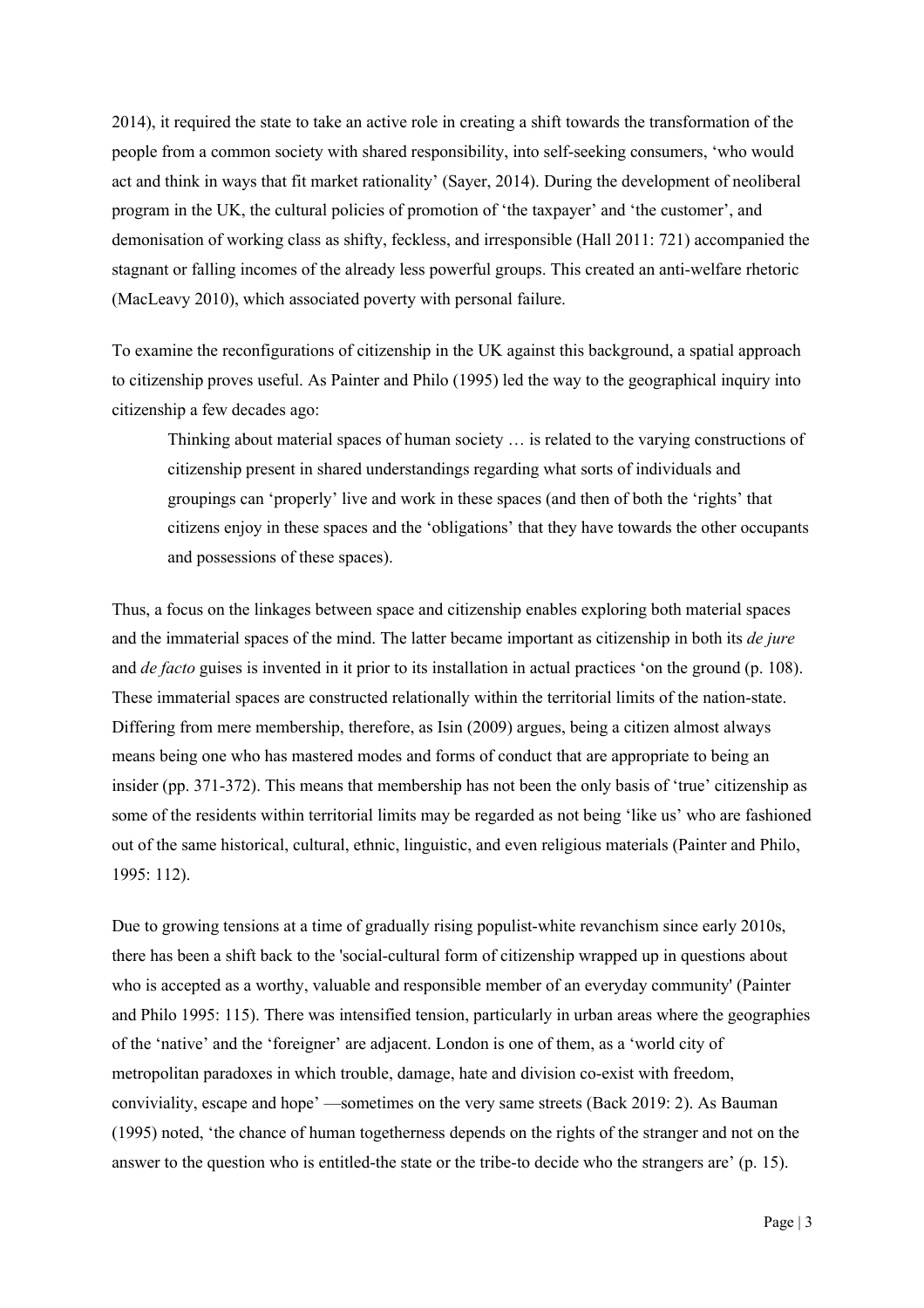Moving from that, the paper will first demonstrate how the mundane forces of nativist division and hate operated amid the Covid19 crisis in Barking and Dagenham, and then turn the attention to the civic activism, as a force that 'unmakes' the strangers and opening space for hope.

### **Case Study and Spatialising Nativism in the post-Brexit UK**

This research is conducted under the auspices of the ESRC/GCRF project Citizenship Futures: The Politics of Hope. It is a comparative study of socially excluded populations in Paris, Mumbai and London. In this paper, we will focus on the London case study, which took place in Barking and Dagenham. It is an Outer London borough in East London, which lies around 9 miles (14.4 km) east of Central London (see the map blow). Barking and Dagenham has had a relatively stable, predominately white (and proud) working-class population. The famous Ford Motor plant was built at the end of the 1920s on over 55 acres of land, and by the 1950s it employed more than 40,000 workers. Even as late as 1991, 40% of workers in the borough were in manufacturing but the Ford factory was mostly closed in 2002 (Asthana, 2010) and by 2019 only 1,763 employees remained at the plant, making diesel engines for export to the European Union and elsewhere.



Once home for the white working-class communities, the relatively affordable housing prices and good developing transport links with the city centre have been attracting families from Asian, Eastern European, and African backgrounds over the last three decades. As a result, the white British population in Barking and Dagenham decreased from 80.86% in 2001 to 49.46% in 2011. Of the total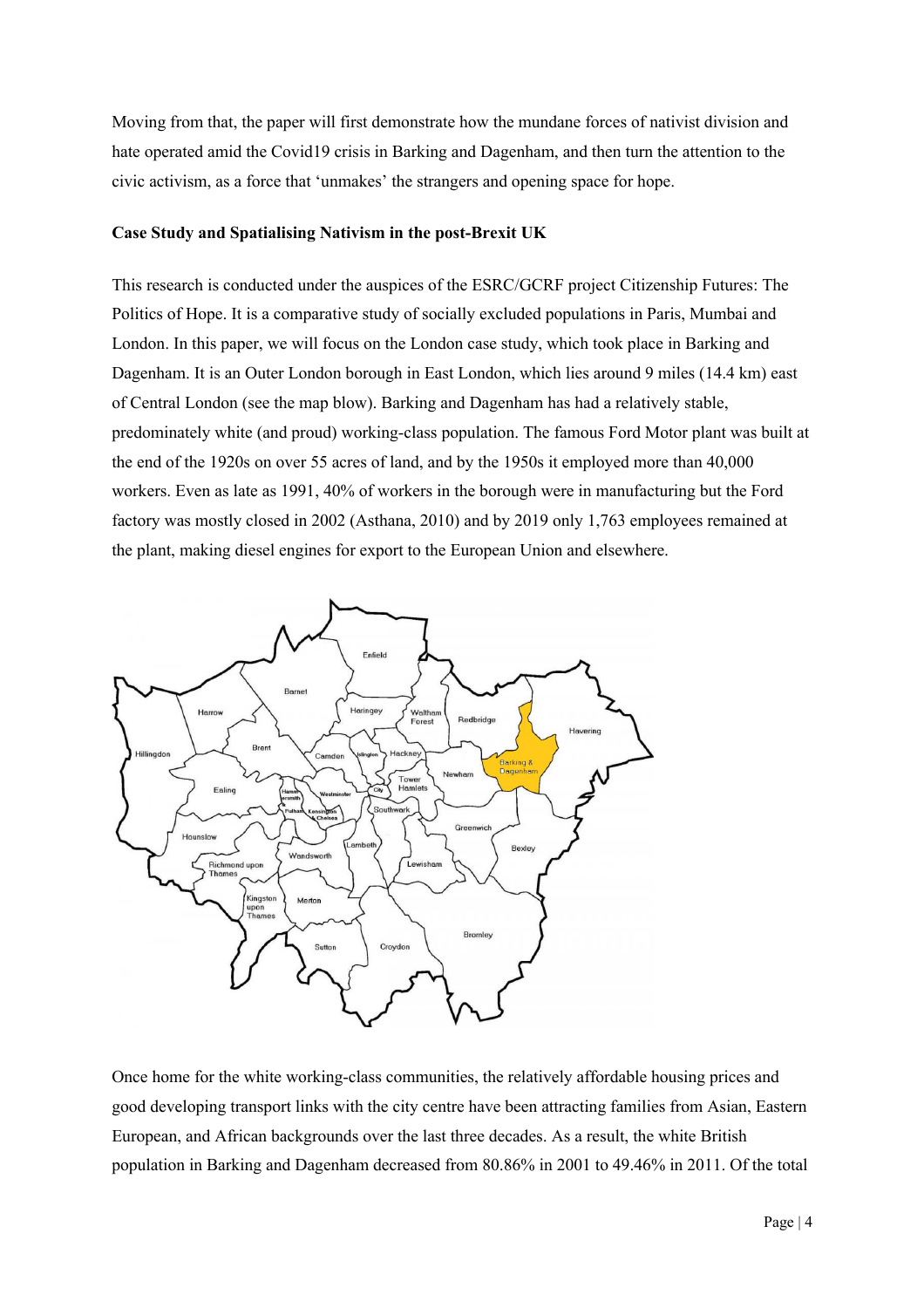population of 212,906 almost one in every five people in Barking and Dagenham is an EU national. Today, two social groups suffering from the inequalities driven by neoliberal globalization live adjacently in the borough, that is the white working classes and international low-skilled and semiskilled migrants. Amid the collapse of the welfare state and the welfare family, both 'native' and 'migrant' communities in the borough have found themselves in intensified despair.

These two groups have been subject to not only neoliberal challenges but also aspirations. Today, much of the borough is within the London Riverside area of the Thames Gateway zone, an ambitious urban redevelopment scheme, and is the site of considerable house building and other development aiming to attract more middle-class populations, that is, consumer citizens. Nevertheless, many of the white British and non-British residents of the borough are not entitled to benefit from the emerging prosperity, and this stokes the flames of the pro-Brexit cleavages. The division within the community was manifested in the Brexit referendum in which 62.8% voted in favour of leave compared to 38% who voted to remain, with a turnout at 63.8 that is higher than standard (source Guardian, 2016). Therefore, Barking and Dagenham is a laboratory that reveals the. As an increasingly diverse borough with high levels of destitution and social exclusion, it provides a useful laboratory to explore the implications of globalized neoliberalism and more recent rise of right-wing populism for citizenship.

#### **Method**

Social media has presented virtual spaces in which the politics of community membership, belonging and citizenship are constantly performed and renegotiated, such as mobile neighbourhood crime prevention groups (Pridmore, Mols, Wang and Holleman 2019). Virtual community groups enable not only discussing popular political and social events but also circulating feelings and ideas through technology in ways that generate a shared sense of community and strangerhood. Within this framework, one of the research team members, Oznur, became a member of two private community groups on Facebook. The first one is *Barking and Dagenham Community Page* which is a private group with over 14k members at the time of the research. The other is *Barking and Dagenham Days Gone By,* another private group with 16k members). Over the three months of the first national lockdown (23 March to 23 June when restrictions were relaxed), she followed these forums and interactions. Among the posts, screenshots of those that include words 'lockdown', 'breach', 'restriction', 'Eastern Europe' were copied and filed. The last was informed by the observation of a strong stigmatization and prejudice against the Eastern Europeans in the borough. In addition to this, the words 'BLM' was also added to the search as there were mobilizations of physical and virtual protests in the borough following the murder of George Floyd. To explore the interactions in FB forums, the qualitative analysis has taken the posts with at least 50 comments into account.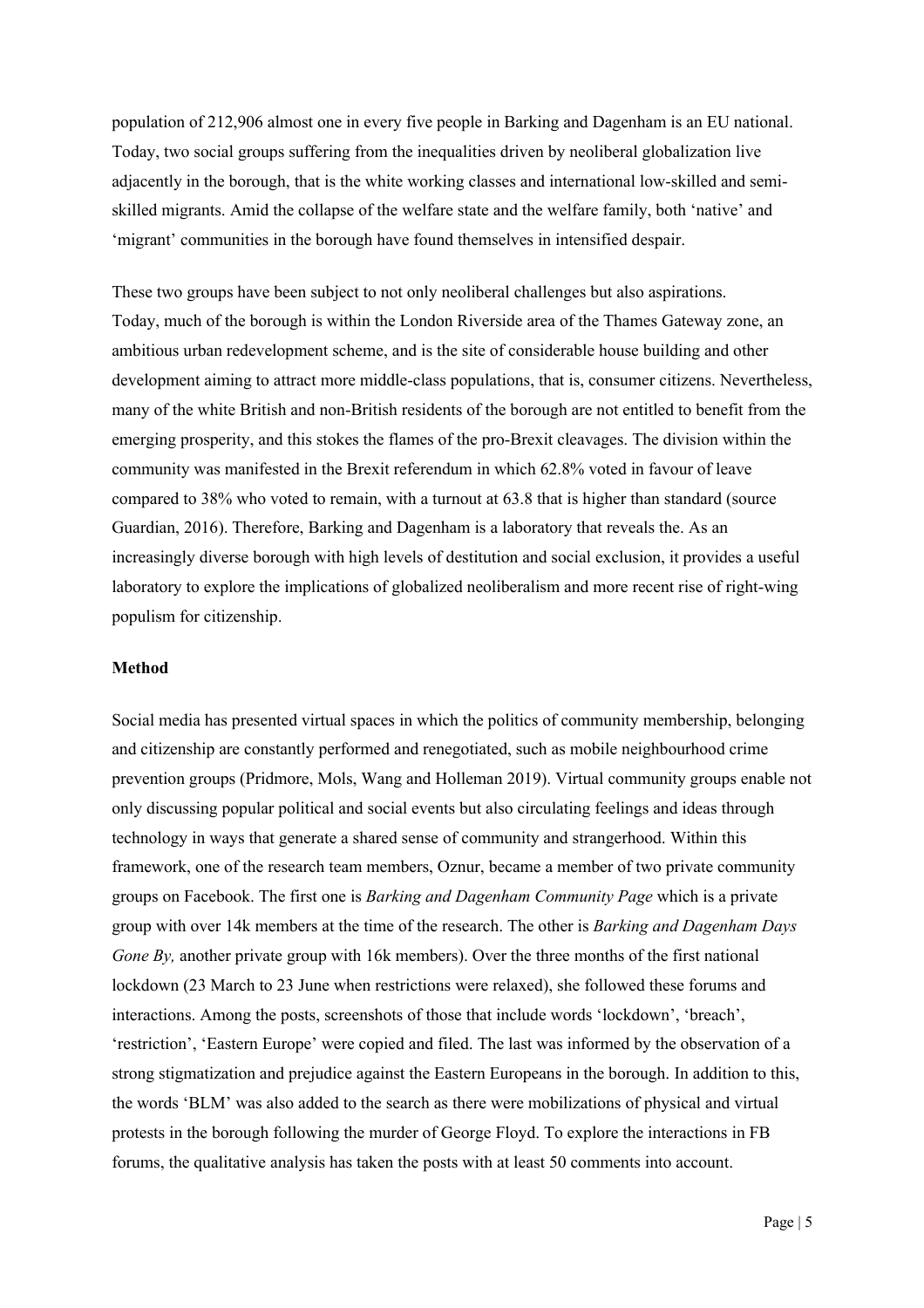## **Sense of belonging and community renegotiated**

When we started our fieldwork in February 2020, one of the central themes for further exploration was the discontent among many in the white populations about the demographic changes in the borough. This was usually framed through strong 'territorial' ideas and expressions such as 'this is not my area anymore' and 'we never see a white family move in!' (Labour councillor interview, February 2020). The BNP exploited these fears in early 2010s by spreading a false story of a secret 'Africans for Essex' scheme (see Figure 1 below). It was claimed that the ruling Labour Party were providing Africans with £50,000 grants to buy houses in the borough. This was, their literature claimed, a deliberate attempt to gerrymander in order to buy future council victories. In fact, the incentive scheme was open to everyone, not just immigrants, and only 39, of which 13 were black, bought in Barking and Dagenham. The party even distributed leaflets entitled "New Labour Have Changed the Face of Barking & Dagenham" with juxtaposing images of Muslim women and traditional white British women (see Figure 2 below).



# **LOCAL HOUSING SCAM?**



The British National Party has been approached by desperate local families who are unable to get a council house, even though they've been waiting for years. So why are immigrants and asylum seekers who have only been here five minutes able to jump the queue? The council has replaced the traditional points system with a bidding system, but it seems the only people whose bids are ignored are those of decent local families.

The Labour party treat you with contempt: it's time you treated them the same way!

**'AFRICANS FOR ESSEX'**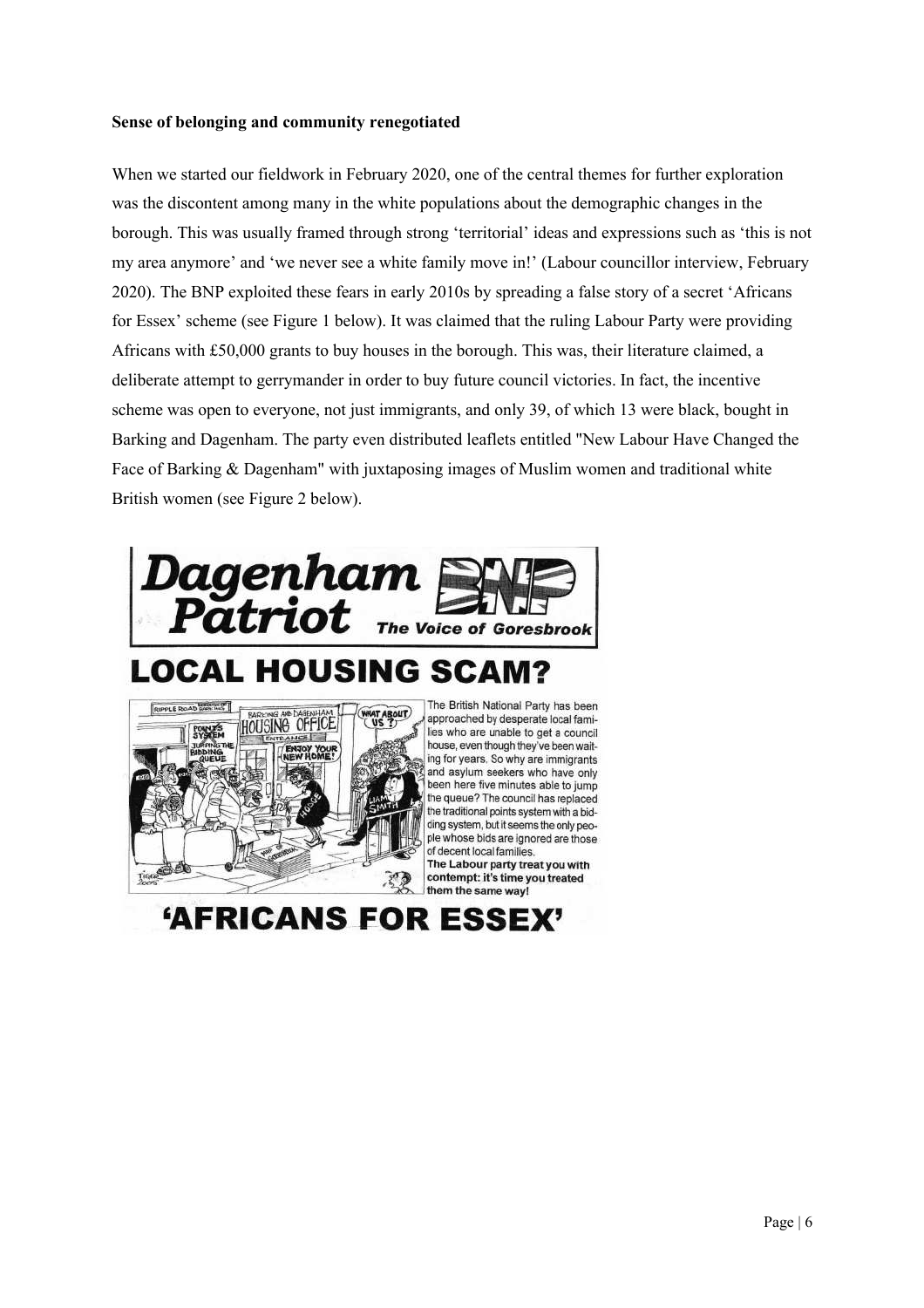

The exploitation of nativist prejudices and fears led the British National Party to win 12 council seats in 2006 with 17% of the popular vote predominantly in the wards, which had the largest numbers of long-term white residents. What is more, in the month before the election Margaret Hodge the Labour MP and Employment Minister had alienated her local party and council candidates by claiming that eight out of 10 voters in her constituency were contemplating voting for the BNP.

The right-wing populist governments in the UK have repeated such efforts over the last few years, which paved the way for the Brexit. Over the last few years, Britishness has been redefined on a very narrow ground of white, Christian, Anglo subject. During the initial phase of the Covid19 crisis and the first lockdown, the appeal for the 'Blitz Spirit' against the virus eventually brought back the nostalgia of a white British citizen and community acting responsibly and sacrificially to fight the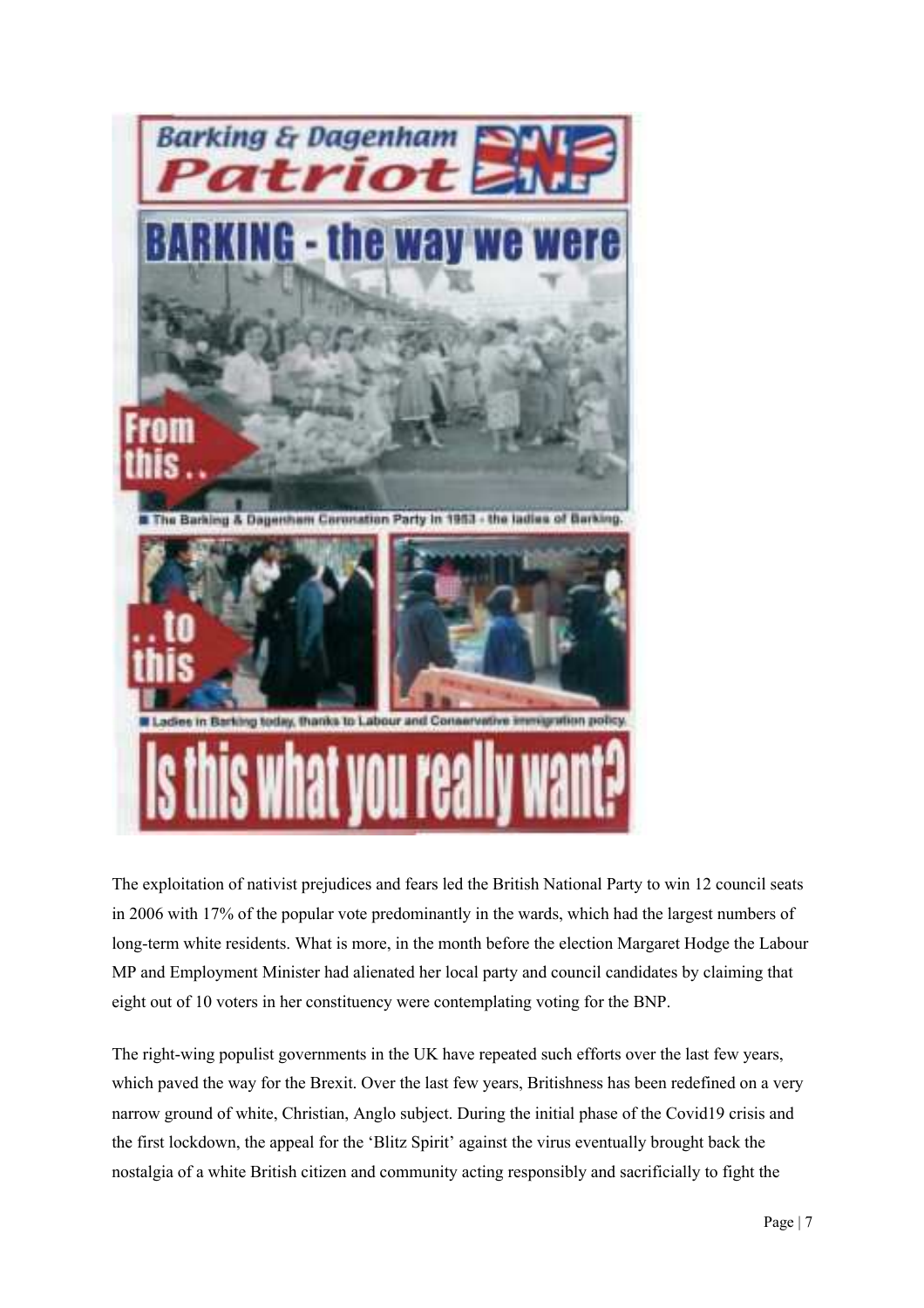common enemy. As a result, citizenship has become a battleground and particular qualities had to be constantly performed to prove to be 'deserving' of it. The wartime spirit of unity against the virus was soon replaced by explicitly normative judgments regarding who can properly be present in the public space, leading to the construction of moral geographies of citizenship.

During the first lockdown, which was belated and with short notice in a way that created frustration and fear, the initial calls for the Blitz spirit easily evolved into anger towards those failing to comply with the government restrictions. Social media forums turned into one of the key platforms of performing citizenship in accordance with this anger. When the health system nearly collapsed, there were forum discussions around some residents being 'undeserving' burdens, rather than lawful citizens. Through entries about the breaches of restriction to the police and neighbourhood surveillance, the residents in the borough of Barking and Dagenham renegotiated their shared understandings about 'who is entitled to space, presence and belonging'. The main activities in the Facebook groups under examination were sharing photos and content relevant to the borough, asking for recommendations, expressing opinions about popular issues, sharing news about the borough, and so on. During the first lockdown, people also wrote posts to report and/or share photos of residents/stores breaching the lockdown restrictions and consult with other groups members about whether and how to report them to the police. What is more interesting was that some of these comments revealed racist sentiments against the 'stranger'. The individuals failing to behave appropriately during the lockdown tended to be Eastern Europeans, one of the most stigmatized ethnic groups in the borough.

One striking post was circulated in the Barking and Dagenham days gone by group by a white man, who is in his 50s, which goes as below:

Bring in the army to stop this social gatherings in parks and beaches. I've just had to tell two Eastern Europeans to move away from my house parked up drinking coffee and chatting. (10 April, 205 comments, 98 reactions including 73 likes)

Similar social media posts that associate the misbehaviour against the lockdown restrictions with particular groups help redefine shared understandings regarding who can act properly, and who can thus be regarded legitimate and equally respectful members of the community. Thus, these generate shared feelings of community founded on explicitly normative/moral ways. Also, the emphasis on the use of army against those 'allegedly' failing to comply with the restrictions is aligned with the government's attempts to revive 'blitz spirit' in response to the virus. As the English playwright and screenwriter Mike Bartlett put it in an interview (Guardian, 11 August 2020), lockdown has made more relevant the ongoing struggle between a Britishness that stems from the idea that "we have been here" versus that which involves immigrant journeys. These ideas served to legitimize the division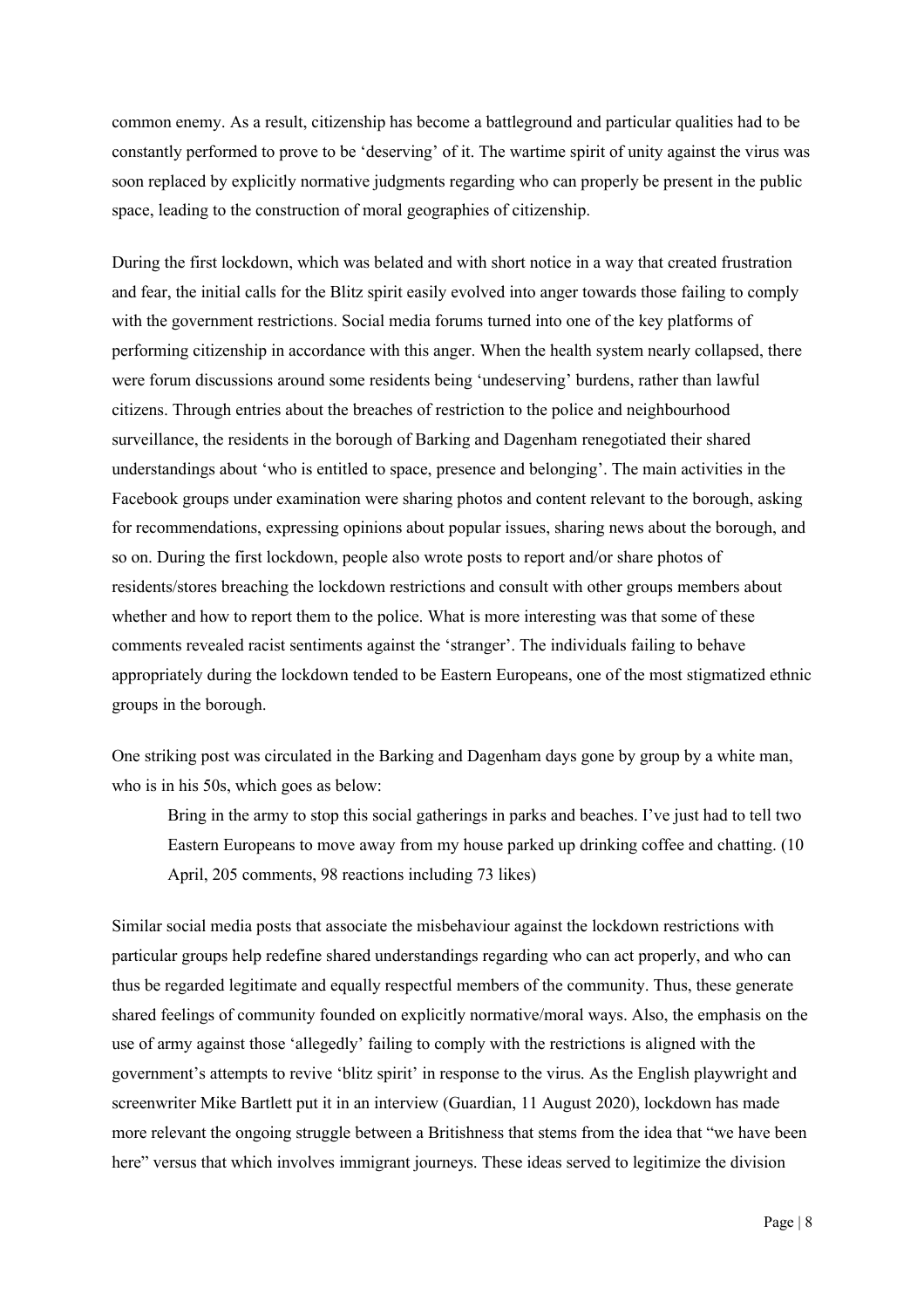between people regarded 'surplus' and/or 'problem', and inclusive welfare amid the populist/authoritarian turn in the global neoliberalism.

The austerity regime ongoing for over a decade now has reactivated and legitimized the already effective campaign against welfare dependency and stigmatization of the 'welfare recipient'. This facilitated a set of criteria of deservingness founded upon neoliberal ideas of profitability and consumption. The socio-economic transformations driven by neoliberalization also underpinned and paved the way for the political transformations in the immigration policy. The announcement of the Hostile Environment Policy in 2012 introduced a set of measures designed to encourage irregular migrants to leave the UK. This anti-immigrant policy was legitimized based on the stigma about the migrant being the abuser of the welfare system and nurturing an understanding of us versus them. 'Us' here refers to the taxpayer, responsible citizen who happens to be white British nationals whereas 'them' refers to the 'scrounger' welfare recipients, who are non-British, migrants. The xenophobic, anti-immigrant discourses, which had become more popular during and after the Brexit campaign, were a manifestation of this intersectionality between the 'undeserving' welfare dependent and the non-British stranger.

This process also nurtured a widespread disillusionment in diverse communities with especially Labour Party, who no longer represent their interests. This disillusionment was specifically linked to immigration – the dominant political issue in these communities (Joseph Rowntree Reform Trust, 2005). Against such background, parties such as BNP were enabled to mobilize support in local arenas that lay claim to distinct traditions, histories and cultures that render predominantly workingclass residents amenable to exclusionist forms of political mobilization (Goodwin, 2008).

The overlaps between the legacy of austerity and white supremacy nurtured anti-BLM backlash, which became apparent during the mobilizations in the borough in the aftermath of the murder of George Floyd by the white police. The lockdown provided a very beneficial excuse to criminalize BLM protests, such as in the comment below, which was written under an entry that informed people about an upcoming BLM protest at Barking station dated 8 June 2020:

After spending 11weeks locked down business closed not seeing family or friends - seems a waste of time - most protesters are probably furloughed while their bosses struggle - absolute joke - should take away their NHS privileges and next time they need the hospital or police invoice them for the service they clapped for key workers for weeks now have no respect for police or NHS - lets hope lives matter when some take the virus back to their families and watch them struggle to fight for their lives ! (8 June 2020, 13 likes).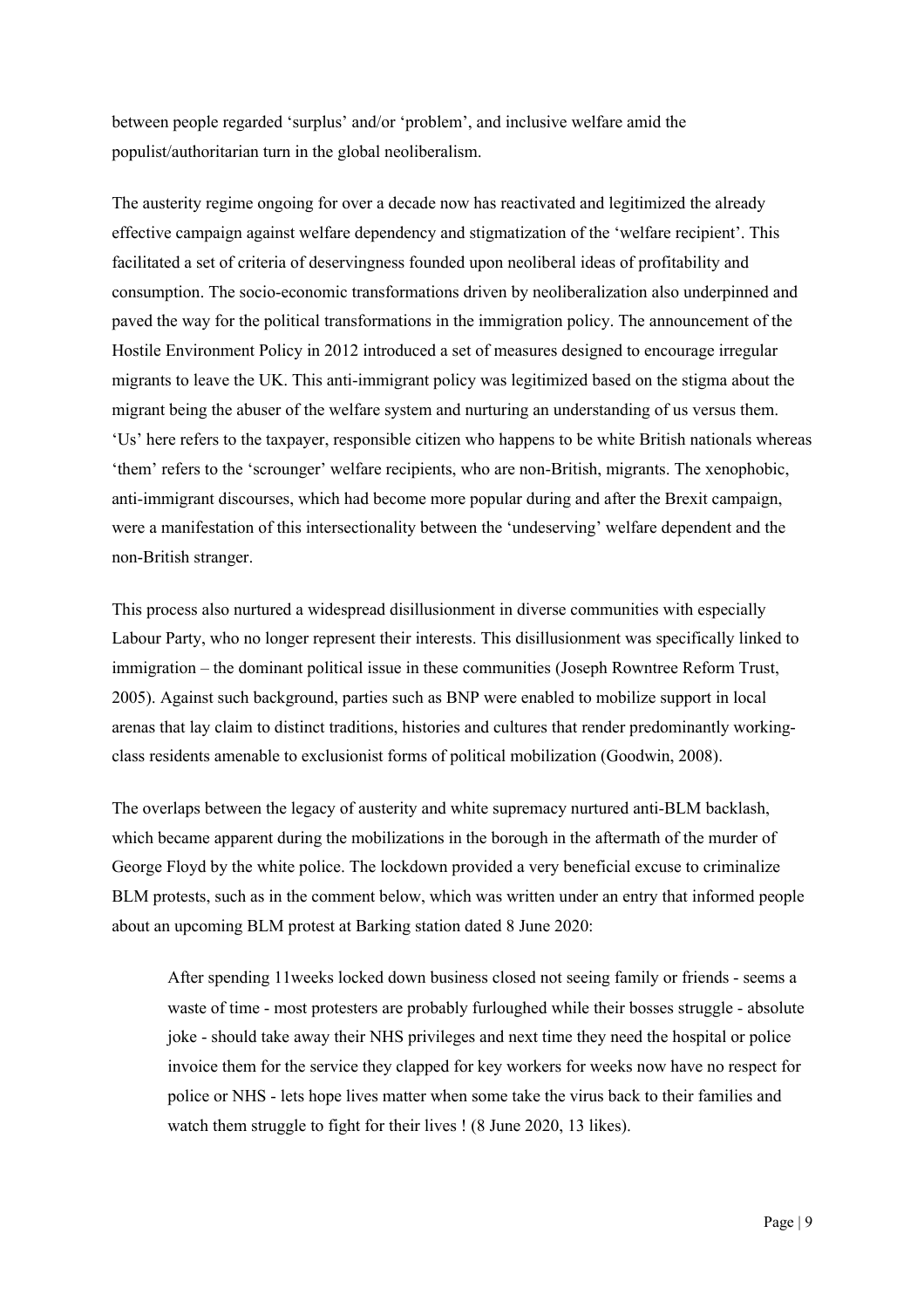This was well aligned with the broader criminalization of BLM at government level and the culture wars that underpinned the official approach to citizenship and immigration. Accompanied by the wartime spirit, the lockdown weaponized the white nativist to identify those who challenge it as being not patriotic enough.

In stark contrast to the feelings of loss of place and community and the accompanying nostalgia of Barking as a white-British and peaceful borough; more left-leaning former and current residents of the borough and the young BLM activists were building up a sense of a diverse community that defeated the racist fascism a decade ago. In a virtual protest aimed at tackling racial bias within the schools in the borough dated  $3<sup>rd</sup>$  of July 2020 (see an image below), there were enthusiastic discussions that had glimpses of hope for a borough taking pride in equity and diversity. In that, activists from Stand Up to Racism and National Education Union celebrated the legacy of the defeat of the BNP a decade ago and electing Black councillors in the borough. Accordingly, the election of 12 BNP councillors in a solidly Labour borough with a proud history of trade union struggle shocked the local Labour establishment and led to 'a changing of the guard' in the subsequent borough election (B&D councillor interview, 2020). Those committed to anti-racism and anti-fascism joined the local Labour Party or helped with canvassing and leafletting. In 2010 these seats had all been taken back by Labour. Unite Against Fascism claims that its efforts to unmask the BNP as a 'Nazi' party, working intensively on a door-to-door basis in parallel with the team of Labour incumbent Margaret Hodge, helped to alert wider sections of the electorate to the dangers of electing far-right candidates.

In line with this, the current Labour government in the Borough use a discourse celebrating the presence of multiple communities including residents with white-British, Asian, African, European backgrounds and adopt a grassroots approach by being visibly present on the doorstep and in community meetings. Amid the spread of the BLM protests across London, the local council took the side of the Black residents and activists in the borough. A group of young students organized a march and a public demonstration in the town hall which included performances and speeches from Barking residents, which was supported by the council. The residents pushed the door even further and mobilized a virtual protest together with the National Education Union, in which Barking residents across all age groups came together and discussed strategies to address and tackle the mundane forms of racist inequalities in the schools within the borough and beyond. The councillors Margaret Hodge, Princess Bright and the council leader Darren Rodwell were also present in that meeting, expressing their support for the dedicated and vibrant young adults, who made up of Barking and Dagenham BLM. The council leader Darren Rodwell emphasized in his speech that they are the most representative borough in London, promoting equality across London boroughs, and the door will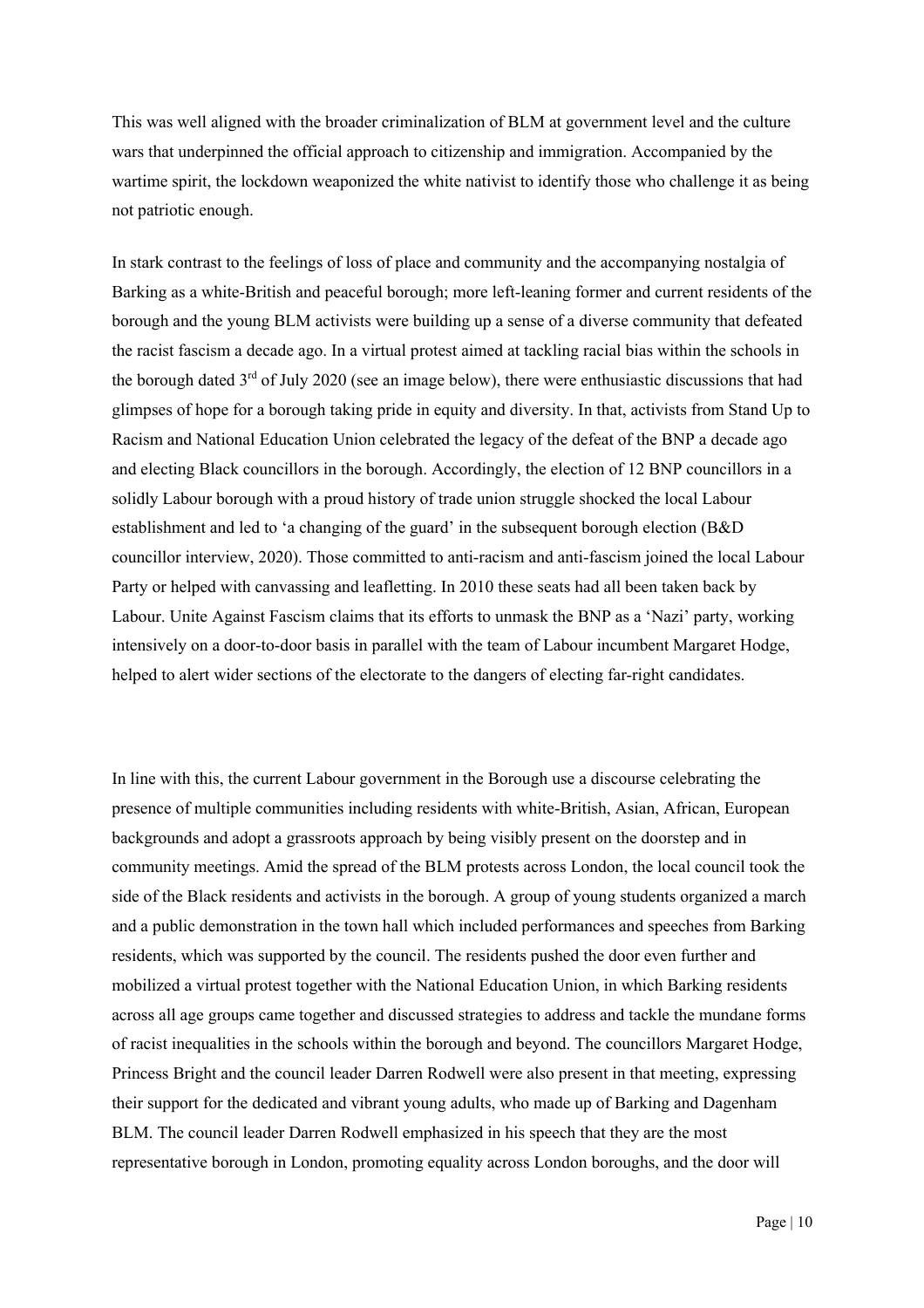remain open to those who want to take everyone forward together (Speech in virtual protest, 3 July 2020).

To the residents of Barking, Dagenham & neighbouring boroughs, who were in attendance today both in person and online. We are overwhelmed by the amount of support we recieved today; we are grateful to the people who spoke out and we are forever indebted to those of you who risked their lives to protest in honour of those who died because of racism. We created Black Lives Matter Barking & Dagenham to emphasise the importance of unity in our area, despite the discrimination we experience on a daily basis. The protest today exceeded all our expectations and has inspired us to keep the momentum going. We hope this is the case for everyone involved, it wouldn't have been the same without your support. Once again, we thank you from the bottom of our hearts Signed:

Nana Oduro, Jasmine Osemwegie, Michael Okojie, Nina Ani, Annine & Jannine Ngesang, Jada Hutchinson & Yatta Feika - The Team

The enthusiasm around this mobilization created discontent in some borough residents who reclaimed a heroic in the white British legacy and heritage, which is allegedly under attack from 'vandals'. There were comments and posts on Facebook forums blaming the protesters for being selfish and idiot for risking lives, and spreading hate using the murder of a man far away as an excuse to lead to chaos. Nevertheless, these mobilizations garnered support as shown in the above poster shared by the BLM activists on social media, opened a conversation and incited the desire to reinvent community and citizenship from below. These residents engaged in these demonstrations and discussions rendered imaginable a different sense of community that is tied together through shared visions of living together and equitably. What came out of these meetings was the consolidation of the efforts to overcome racism and racial discrimination, through virtual roundups that followed, and invitation to white colleagues to put more labour in implementing the anti-racism charter that was produced in the borough.

## **Conclusion**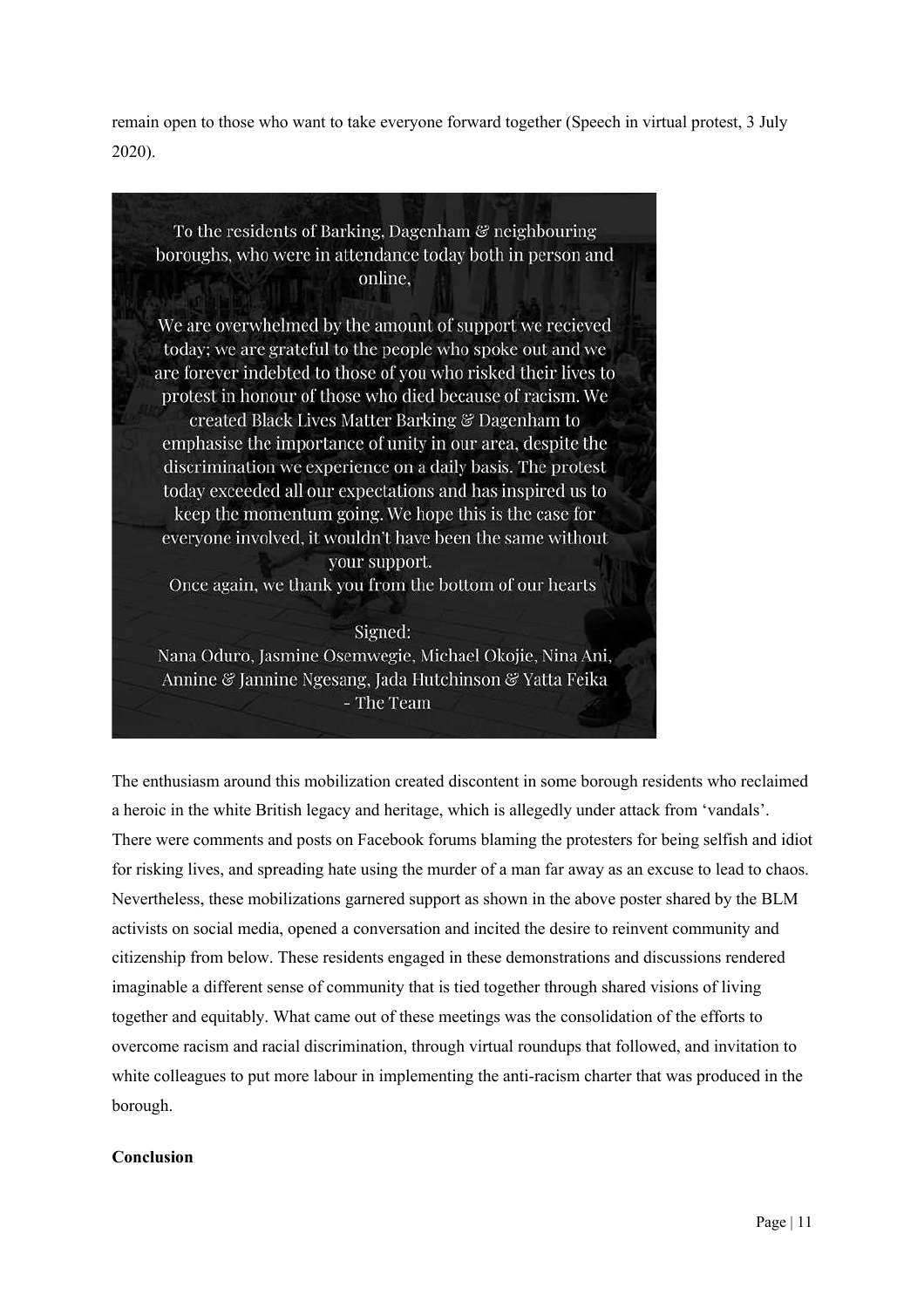What the above discussion illustrates is that reclaiming space and citizenship has become intertwined during the lockdown. The Covid19 crisis and the lockdown have brought to the surface the longlasting paradox in the UK 'between cosmopolitan hope and racist intolerance (Keith 2003). This was most evident in forums around the BLM movements which involved calls for overcoming structural racism in the UK on the one hand, and a renewed trust in the legacy of white supremacy for some residents in the borough. Out of the different, competing claims to space and presence, different notions of belonging emerged: (1) Barking as a white working-class borough and strong pride around the white, British heritage and history and (2) Barking as a multicultural borough and pride around the fight and victory against the racists. Thus, the implications of the lockdown for citizenship were dynamic and multi-layered. On the one hand, it prepared the ground for realigning citizenship with nativist and anti-immigrant sentiments amid the rising populism. Yet, on the other hand, the grassroots movements such as BLM Barking took immediate action and challenged this through mobilizing a more activist and civic citizenship.

Understanding the responses from the migrant and 'native' populations to the lockdown is important to speculate about citizenship futures. The lockdown and the fears of uncertainty might have helped circulate already existing sentiments of xenophobia. An exclusionary notion of citizenship, that is grounded on explicitly normative judgments regarding 'who can/is allowed to be out in public space' and 'who (can) behave appropriately' came out of this, without any reference to the material inequalities preventing some people from complying to the restrictions. The growing tension caused by racial and ethnic diversity amid austerity can offer opportunities for populist parties and movements to exploit a sense of loss and abandonment on the part of more established White British residents. Nevertheless, in multi-national neighbourhoods such as Barking and Dagenham, glimpses of a new understanding of an activist, civic notion of citizenship emerged. Alongside scapegoating driven by fears and anxieties amid the overlapping health, social, political, and economic crisis, some people chose and were inspired to choose to be a positive impact, as Alin put it in the beginning of the paper. Local political institutions, politicians and pro-unity urban social movements can build an alternative and more inclusive and hopeful "structure of feeling" (Williams, 1961) when afforded the opportunity.

#### **Newspaper webpages**

https://www.independent.co.uk/news/uk/politics/deborah-ross-how-exciting-i-ve-never-met-properracists-1958673.html